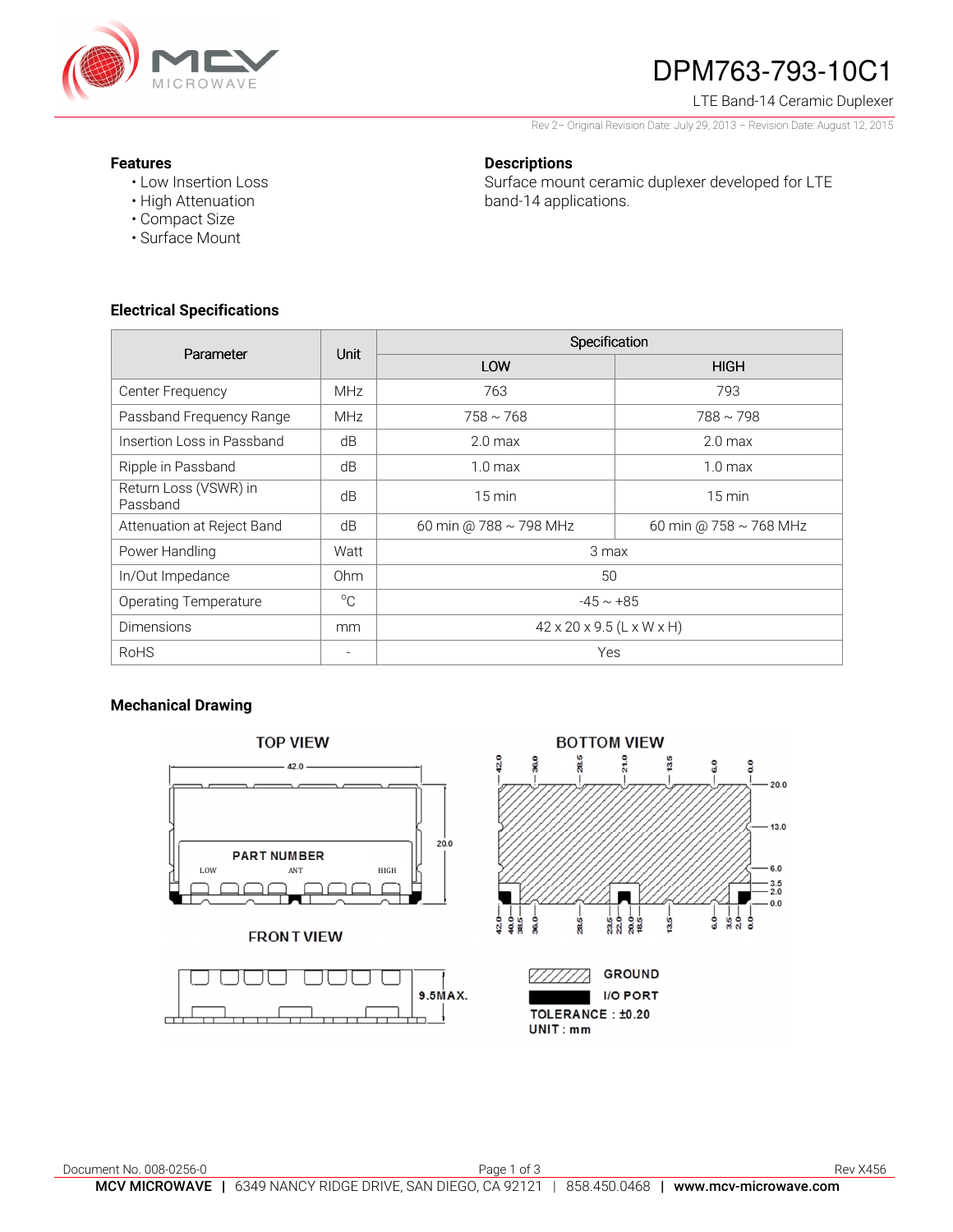

## DPM763-793-10C1

#### LTE Band-14 Ceramic Duplexer

Rev 2– Original Revision Date: July 29, 2013 – Revision Date: August 12, 2015

## **Recommended PCB Layout**



## **Electrical Response**